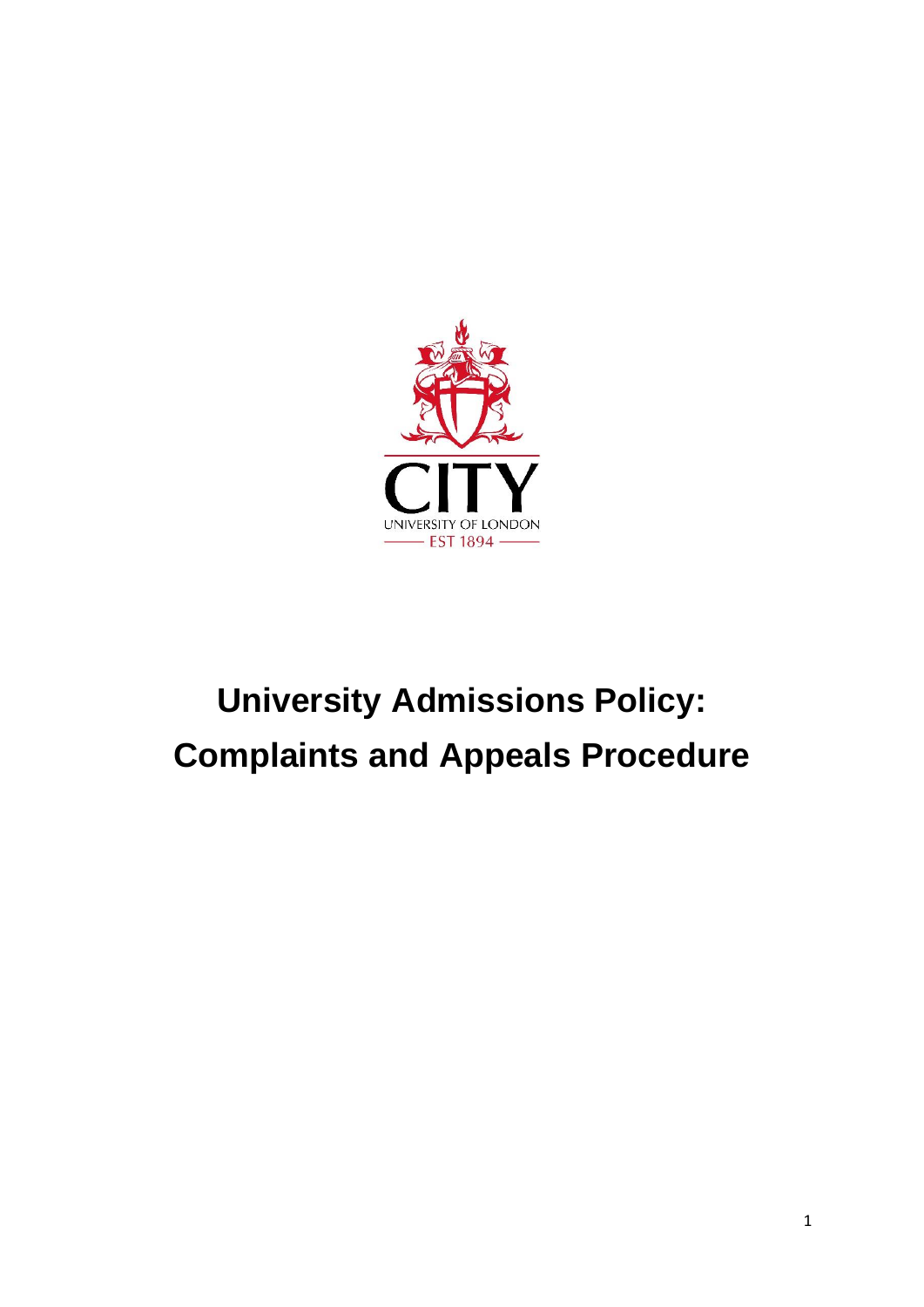### **1. Introduction**

**1.1.** City, University of London welcomes applicants from a wide range of prospective students and is dedicated to consistent, fair and professional practices in order to safeguard the interests of those who apply to be students at City.

### **2. Scope**

- **2.1.** This Procedure sets out how an applicant who has applied to study at City, University of London can bring a complaint against the admissions service and admissions process (section 1) or appeal against a decision (section 2).
- **2.2.** This Procedure applies to all Full-time, Part-time and Distance Learning applicants across undergraduate and postgraduate taught programmes.
- **2.3.** This Procedure should be read alongside:
- i. [City's Admissions Policy](https://www.city.ac.uk/about/education/academic-services/admissions)
- ii. [City's Term and Conditions](http://www.city.ac.uk/terms)
- iii. [City's Equality and Diversity Policy](https://www.city.ac.uk/__data/assets/pdf_file/0008/548333/Equality-diversity-inclusion-DK1g-accessibility-tagged-final.pdf)
	- **2.4.** City, University of London does not routinely provide feedback to unsuccessful applicants. However, feedback can be provided to individuals upon request. This would normally be to the Department to which the applicant has applied.
	- **2.5.** This Procedure does not cover applications to partner institutions except where the admissions decision itself was made by City, University of London. Applicants who wish to raise a concern with a partner institution should write directly to the institution concerned.
	- **2.6.** This Procedure cannot be used to determine concerns or complaints about matters of fees. Applicants who wish to request a review of City's decision related to fees – where applicants should refer to the Fees Policy, which can be [found here.](https://www.city.ac.uk/about/education/academic-services/admissions/fee-assessments)
	- **2.7.** Students who are currently studying at City and wish to make a complaint about the University should refer to [Senate Regulation 26: Student Complaints Policy.](https://www.city.ac.uk/about/governance/policies/student-policies-and-regulations)

#### **3. Definition**

#### **3.1. Complaint against the admissions process:**

A complaint should be raised where an applicant has a specific concern related to a procedural error, irregularity or maladministration in the admissions procedures or policies.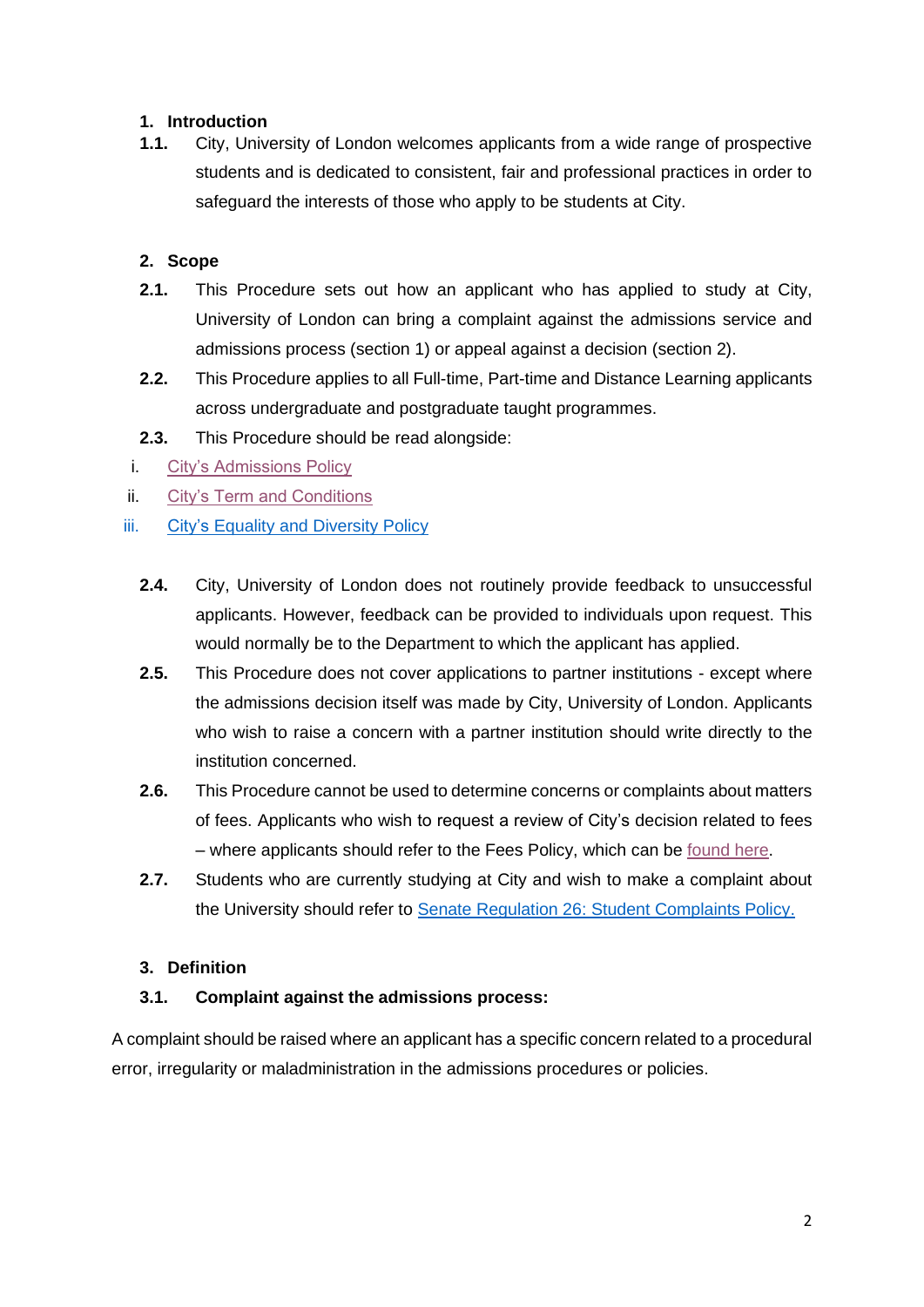## **3.2. Appeals against admissions decision:**

An appeal should be brought if an applicant seeks a formal review of the University's decision on their application because they believe an incorrect decision has been made about their application.

## **4. General Principles**

- **4.1.** In accordance with the City's Equality duty, City will not discriminate against any applicant who brings a complaint or appeal about an admissions decision. Applicants bringing a complaint or an appeal should expect any investigations and proceedings to be dealt with confidentially.
- **4.2.** Applicants who wish to bring a matter under this procedure are required to provide their full name and contact details. City is unable to investigate anonymous complaints as all investigations undertaken by the University will need to be evidence-based.
- **4.3.** When submitting a complaint or appeal, the applicant must include the grounds for requesting the investigation or review and any supporting evidence including, where available, copies of relevant documentation.
- **4.4.** City will only usually accept complaints or appeals from an applicant directly.
- **4.5.** Appeals or Complaints made on behalf of an applicant by a third party will only be considered in exceptional circumstances and the applicant must give their written consent authorising City to discuss the matter with a named third-party.
- **4.6.** The process and outcomes of the review will be documented for the applicant and a record retained up to five years for reporting purposes.

## **5. Procedure for bringing a complaint against the admissions process:**

City, University of London operates a three-stage process for applicant complaints.

## **Stage 1**

In the first instance, applicants should raise concerns informally with City's staff at the point the concern arises. Applicants may informally contact their named admissions contact in the relevant Admissions Office or Academic School. Staff will take reasonable steps to explain any relevant procedures, resolve concerns and respond promptly to any issues raised.

Concerns should be raised as soon as possible after the incident being complained about. Informal concerns which are raised at Stage 1 more than one month the incident occurred may be deemed to be out of time and may not be considered.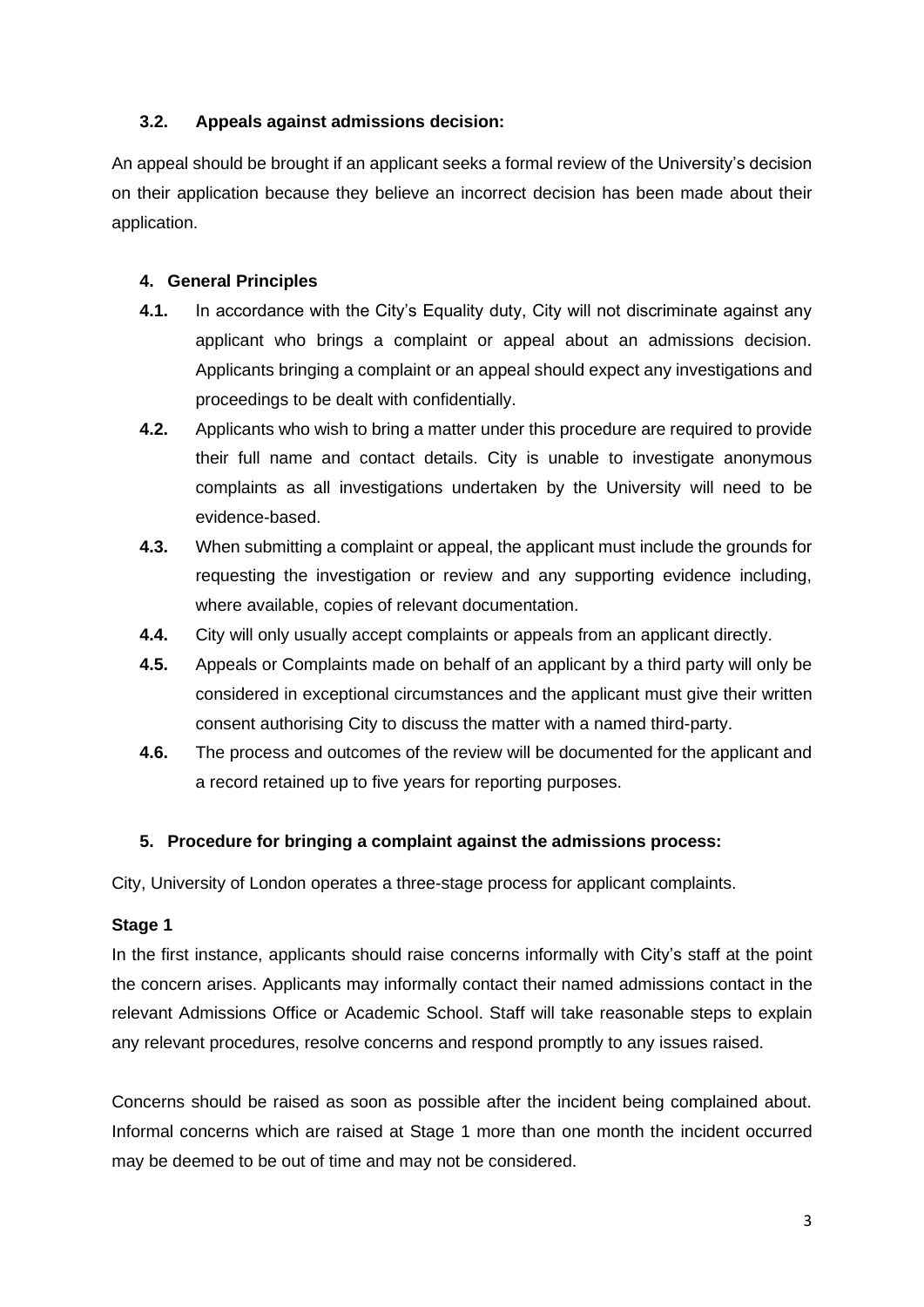Applicants should contact their relevant Admissions Officer by [filing in this form.](https://www.city.ac.uk/about/find-contact/contact)

## **Stage 2**

To submit to Stage 2, applicants must provide evidence to support their complaints and show steps they have taken to resolve the complaint informally in Stage 1.

## **For Undergraduates**

Applicants who do not consider the response received to be satisfactory under Stage 1 should write FAO of the Admissions Manager at **www.city.ac.uk/contact**; outlining the nature and details of the complaint.

#### **For Postgraduates**

Applicants who do not consider the response received under Stage 1 to be satisfactory should write to the relevant Course Operations Manager (or equivalent) for the relevant School they are applying to, outlining the nature and details of the complaint. They should do this through the named correspondent from stage 1.

Irrespective of level or mode of study, applicants should make their complaint within 14 days of the actions (or lack of actions) that prompted the complaint. Complaints will be investigated by the Institution in consultation with the relevant Admissions Staff.

City will endeavour to respond to the complaint formally and within 10 working days. If it proves impossible to respond fully within 10 working days, the applicant will be informed of the timescale for the receipt of a full response. The formal written response will give reasons for the decision made and details regarding how to progress the complaint.

#### **Stage 3**

If the applicant feels that the decision received in Stage 2 is unsatisfactory for whatever reason, the final line for approval is with the Head of Department for the relevant course. Applicants to both undergraduate and postgraduate courses should ask the correspondent from Stage 2 to progress their communication for the attention of the Head of Department.

The Head of Department will then conduct an investigation and inform the applicant of the outcome within 10 working days of receipt of the complaint. If it proves impossible to respond fully within 10 working days, the applicant will be informed of the timescale for the receipt of a full response.

The decision of the Head of Department is final.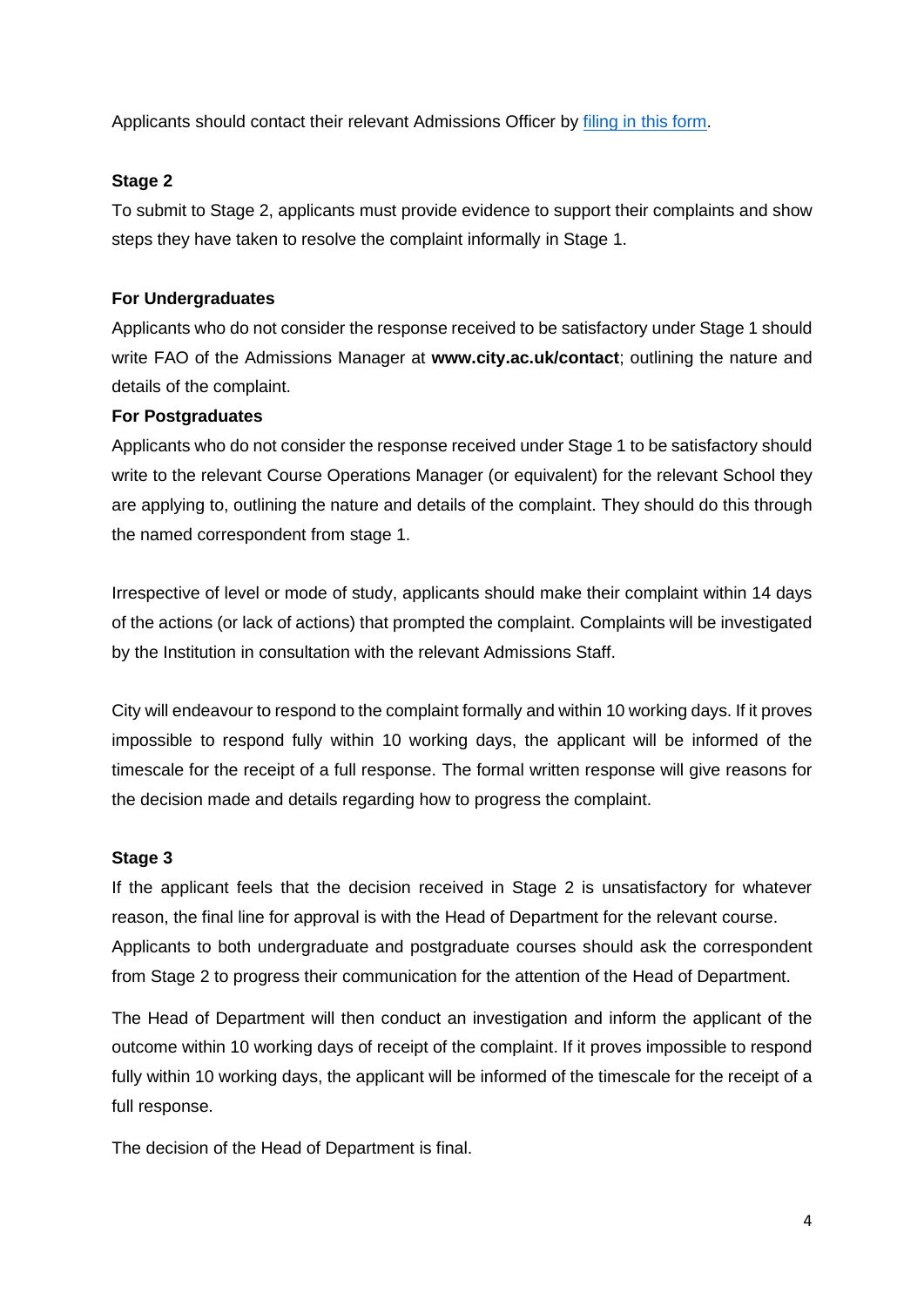### **6. Procedure for bringing an appeals against admissions decision:**

City, University of London operates a three-stage process for applicant appeals.

#### **Stage 1**

In the first instance, applicants who wish to appeal a decision should raise it with the staff in the relevant Admissions Office by asking for feedback on why their application was unsuccessful. The request for feedback should be made within one month of a reject decision.

Applicants should contact their relevant Admissions Officer by [filing in this form.](https://www.city.ac.uk/about/find-contact/contact) The relevant Admissions Officer will provide feedback to the applicant within ten working days of receiving the applicant's request.

#### **Stage 2**

If there is additional information to add to the application following the decision in Stage 1, or the applicant believes an error has been made following the feedback from City, the applicant should bring an appeal to the relevant Admissions Office with their reasons for having the decision reconsidered.

Applicants who wish to bring an appeal under Stage 2 should write to the relevant Admissions Office within 14 days of the date of receiving their Stage 1 feedback. Applicants should outline:

- i. the nature of the appeal including any additional information that could be added to the application;
- ii. any informal steps already taken by the applicant;
- iii. the details of the response received from City;
- iv. a statement as to why the applicant remains dissatisfied with City's decision and,
- v. without prejudice to any formal remedy which might be determined, the remedy which is sought.

#### **For Undergraduates**

Applicants who do not consider the response received to be satisfactory under Stage 1 should write FAO of the Admissions Manager at **www.city.ac.uk/contact**; outlining the nature and details of the complaint.

#### **For Postgraduates**

Applicants who do not consider the response received under Stage 1 to be satisfactory should write to the relevant Course Operations Manager (or equivalent) for the relevant School they